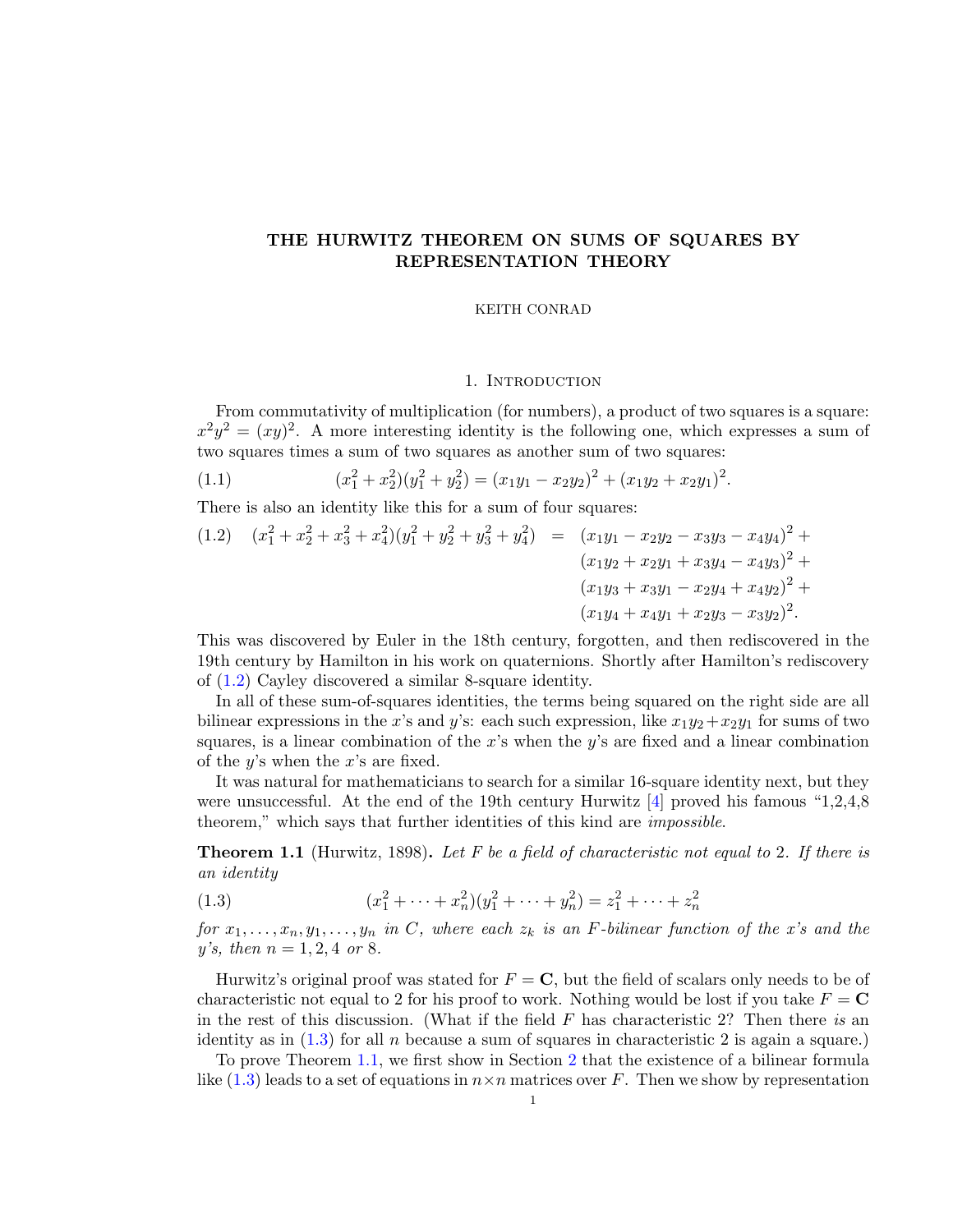## 2 KEITH CONRAD

theory in Section [3](#page-3-0) that the matrix equations can be solved only when  $n = 1, 2, 4$ , or 8. This method is due to Eckmann [\[2\]](#page-5-1) (see also [\[3,](#page-5-2) pp. 141-144]).

While Hurwitz proved only the dimension constraints  $n = 1, 2, 4$ , and 8, it is also the case that, up to a linear change of variables, the only sum of squares identities in these dimensions are the ones associated to multiplication in the four classical real division algebras of dimensions 1, 2, 4, and 8: the real numbers, complex numbers, quaternions, and octonions. For a proof of this more precise result, see [\[1\]](#page-5-3),  $[5, \S 7.6]$  $[5, \S 7.6]$ , or  $[6,$  Appendix, Chap. 1].

## 2. The Hurwitz Matrix Equations

<span id="page-1-3"></span><span id="page-1-0"></span>**Lemma 2.1.** Let V be a finite-dimensional vector space over  $F$ , where  $F$  does not have characteristic 2. If there is a pair of invertible anti-commuting linear operators on  $V$ , then  $\dim V$  is even.

*Proof.* Suppose  $L, L': V \to V$  are linear, invertible, and  $LL' = -L'L$ . Taking the determinant of both sides,  $(\det L)(\det L') = (-1)^{\dim V} (\det L') (\det L)$ . Since L and L' have non-zero determinants,  $1 = (-1)^{\dim V}$  in F, so dim V is even since the characteristic of F is not 2.  $\Box$ 

We return to [\(1.3\)](#page-0-1). That  $z_k$  is a bilinear functions of the x's and y's means

$$
(2.1) \t\t\t z_k = \sum_{i,j=1}^n a_{ijk} x_i y_j
$$

for some  $a_{ijk} \in F$ . For example, in the case  $n = 2$  we see by  $(1.1)$  that we can use

(2.2) 
$$
z_1 = x_1y_1 - x_2y_2, \quad z_2 = x_1y_2 + x_2y_1.
$$

We can collect the two equations in  $(2.2)$  as components of the equation

<span id="page-1-2"></span><span id="page-1-1"></span>
$$
\begin{pmatrix}\nz_1 \\
z_2\n\end{pmatrix} = \begin{pmatrix}\nx_1y_1 - x_2y_2 \\
x_1y_2 + x_2y_1\n\end{pmatrix}
$$
\n
$$
= \begin{pmatrix}\nx_1 & -x_2 \\
x_2 & x_1\n\end{pmatrix} \begin{pmatrix}\ny_1 \\
y_2\n\end{pmatrix}
$$
\n
$$
= \begin{pmatrix}\nx_1 \begin{pmatrix} 1 & 0 \\
0 & 1 \end{pmatrix} + x_2 \begin{pmatrix} 0 & -1 \\
1 & 0 \end{pmatrix} \end{pmatrix} \begin{pmatrix} y_1 \\
y_2 \end{pmatrix}.
$$

From  $(1.2)$ , in the  $n = 4$  case we can use

$$
z_1 = x_1y_1 - x_2y_2 - x_3y_3 - x_4y_4,
$$
  
\n
$$
z_2 = x_1y_2 + x_2y_1 + x_3y_4 - x_4y_3,
$$
  
\n
$$
z_3 = x_1y_3 + x_3y_1 - x_2y_4 + x_4y_2,
$$
  
\n
$$
z_4 = x_1y_4 + x_4y_1 + x_2y_3 - x_3y_2,
$$

so

$$
\begin{pmatrix} z_1 \\ z_2 \\ z_3 \\ z_4 \end{pmatrix} = (x_1A_1 + x_2A_2 + x_3A_3 + x_4A_4) \begin{pmatrix} y_1 \\ y_2 \\ y_3 \\ y_4 \end{pmatrix},
$$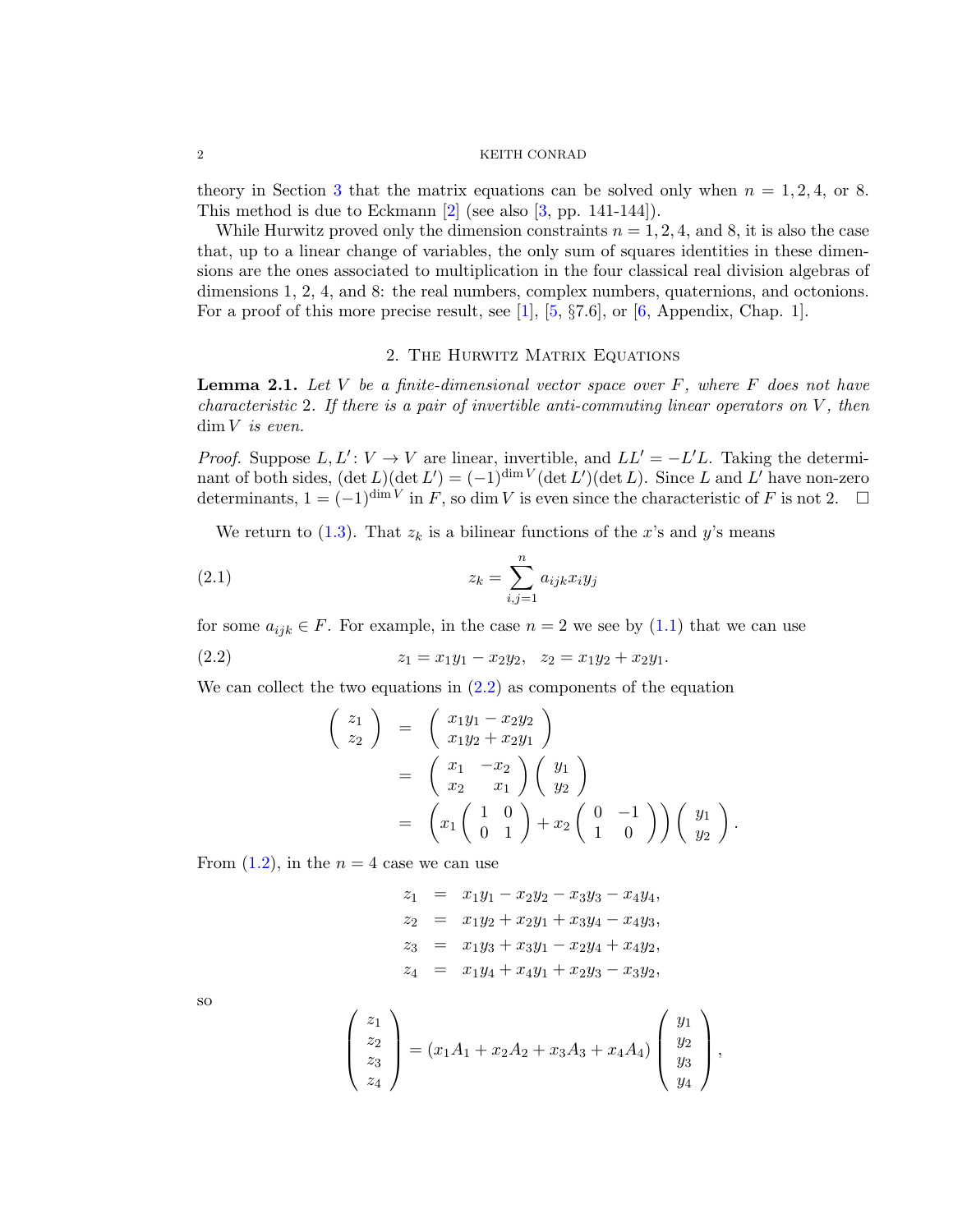where  $A_1, A_2, A_3$ , and  $A_4$  are  $4 \times 4$  matrices with entries 0, 1, and  $-1$ . For example,

$$
A_1 = \left(\begin{array}{rrr} 1 & 0 & 0 & 0 \\ 0 & 1 & 0 & 0 \\ 0 & 0 & 1 & 0 \\ 0 & 0 & 0 & 1 \end{array}\right), \quad A_2 = \left(\begin{array}{rrr} 0 & -1 & 0 & 0 \\ 1 & 0 & 0 & 0 \\ 0 & 0 & 0 & -1 \\ 0 & 0 & 1 & 0 \end{array}\right).
$$

The reader can work out  $A_3$  and  $A_4$ .

Such matrix equations can be developed in the  $n \times n$  case too. The scalar equation [\(2.1\)](#page-1-2) for  $k = 1, \ldots, n$  is the same as the single equation

<span id="page-2-0"></span>(2.3)
$$
\begin{pmatrix} z_1 \\ \vdots \\ z_n \end{pmatrix} = \begin{pmatrix} \sum_{i,j} a_{ij1} x_i y_j \\ \vdots \\ \sum_{i,j} a_{ijn} x_i y_j \end{pmatrix}
$$

$$
= \begin{pmatrix} \sum_j (\sum_i a_{ij1} x_i) y_j \\ \vdots \\ \sum_j (\sum_i a_{ijn} x_i) y_j \end{pmatrix}
$$

$$
= \begin{pmatrix} \sum_i a_{i11} x_i & \cdots & \sum_i a_{in1} x_i \\ \vdots & \ddots & \vdots \\ \sum_i a_{i1n} x_i & \cdots & \sum_i a_{inn} x_i \end{pmatrix} \begin{pmatrix} y_1 \\ \vdots \\ y_n \end{pmatrix}.
$$

The  $n \times n$  matrix in the last expression can be expressed as a sum of n matrices, each one containing only one  $x_i$  which can then be pulled out as a coefficient:

$$
x_1\left(\begin{array}{ccc}a_{111}&\ldots&a_{1n1}\\ \vdots&\ddots&\vdots\\ a_{11n}&\ldots&a_{1nn}\end{array}\right)+\cdots+x_n\left(\begin{array}{ccc}a_{n11}&\ldots&a_{nn1}\\ \vdots&\ddots&\vdots\\ a_{n1n}&\ldots&a_{nnn}\end{array}\right).
$$

This sum can be written as  $x_1A_1 + \cdots + x_nA_n$ , where  $A_i$  is an  $n \times n$  matrix with  $(j, k)$ -entry  $a_{ikj}$ . (Why the index reversal on the subscripts? That is in the nature of how matrix-vector multiplication works: look at the  $n = 2$  case to convince yourself in a concrete case that this index reversal is not an error.) Now  $(2.3)$  reads as

$$
\mathbf{z} = (x_1A_1 + \cdots + x_nA_n)\mathbf{y} = A_{\mathbf{x}}\mathbf{y},
$$

where we set  $A_{\mathbf{x}} = x_1 A_1 + \cdots + x_n A_n$ .

With this notation, the right side of  $(1.3)$  is

$$
z_1^2 + \dots + z_n^2 = \mathbf{z} \cdot \mathbf{z}
$$
  
=  $A_{\mathbf{x}} \mathbf{y} \cdot A_{\mathbf{x}} \mathbf{y}$   
=  $(A_{\mathbf{x}}^\top A_{\mathbf{x}} \mathbf{y}) \cdot \mathbf{y}$ 

The left side of  $(1.3)$  is

$$
\left(\sum x_i^2\right) \mathbf{y} \cdot \mathbf{y} = \left(\left(\sum x_i^2\right) \mathbf{y}\right) \cdot \mathbf{y}.
$$

$$
\left(A_{\mathbf{x}}^\top A_{\mathbf{x}} \mathbf{y}\right) \cdot \mathbf{y} = \left(\left(\sum x_i^2\right) \mathbf{y}\right) \cdot \mathbf{y}.
$$

Therefore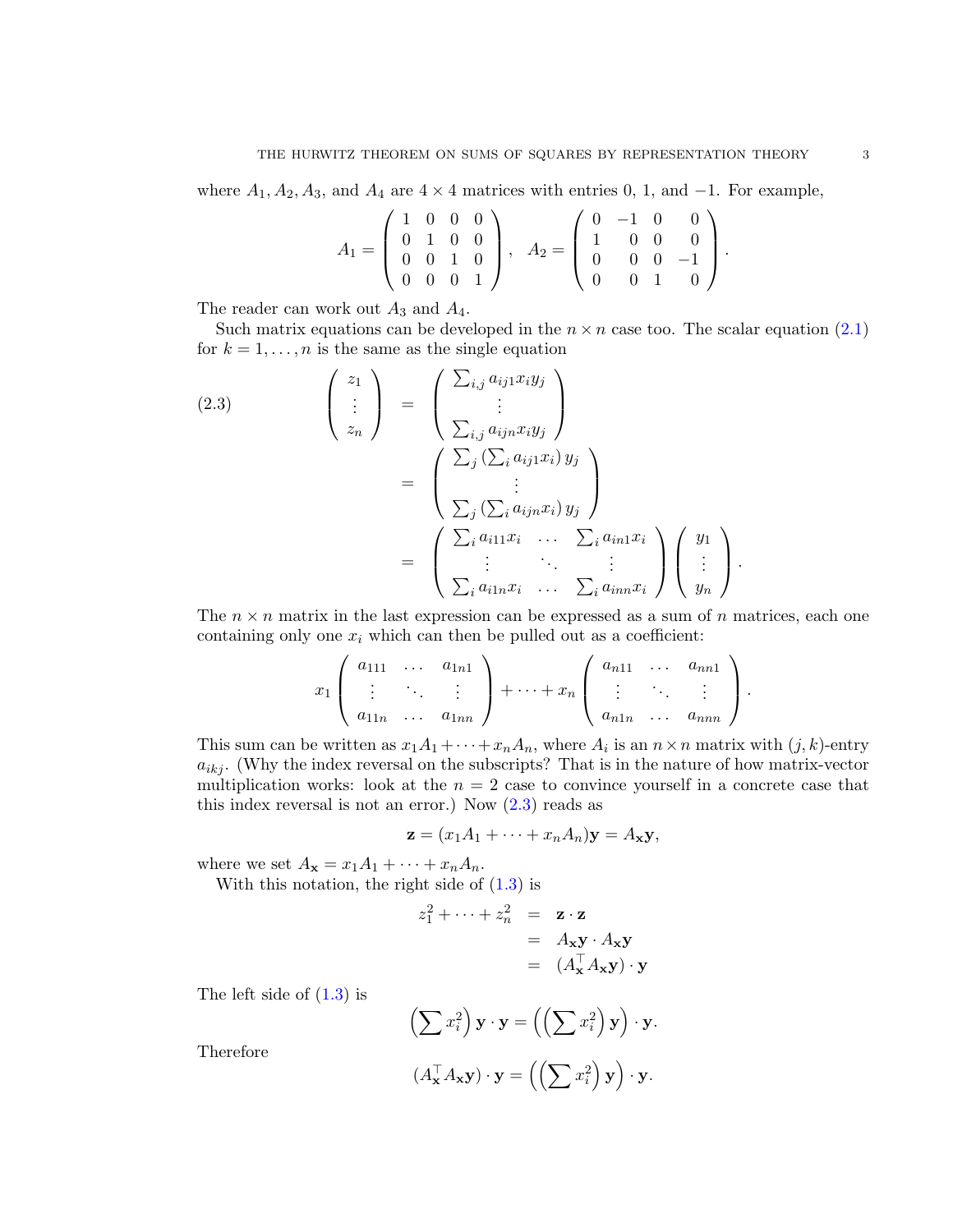## 4 KEITH CONRAD

Comparing the two sides as **y** varies shows (since  $F$  has more than 2 elements)

(2.4) 
$$
A_{\mathbf{x}}^{\top} A_{\mathbf{x}} = \left(\sum x_i^2\right) I_n.
$$

Expanding the left side of [\(2.4\)](#page-3-1) using  $A_x = x_1A_1 + \cdots + x_nA_n$ , we have

<span id="page-3-2"></span><span id="page-3-1"></span>
$$
A_{\mathbf{x}}^{\top} A_{\mathbf{x}} = \sum_{i=1}^{n} \left( A_i^{\top} A_i \right) x_i^2 + \sum_{\substack{1 \le i,j \le n \\ i \ne j}} \left( A_i^{\top} A_j + A_j^{\top} A_i \right) x_i x_j,
$$

so  $(2.4)$  is equivalent to the system of matrix equations

(2.5) 
$$
A_i^{\top} A_i = I_n, \ \ A_i^{\top} A_j + A_j^{\top} A_i = O \text{ for } i \neq j.
$$

These are the *Hurwitz matrix equations*. (The actual entries in the  $A_i$ 's won't matter anymore.) The rest of the proof of Theorem [1.1](#page-0-2) is now devoted to showing these equations in  $n \times n$  matrices can exist only if n is 1, 2, 4, or 8. Without loss of generality we take  $n > 2$ .

We normalize the matrices  $A_i$  to make one of them the identity, as follows. By [\(2.5\)](#page-3-2),  $A_i$ is an invertible matrix whose inverse is  $A_i^{\top}$ . Set

$$
B_i = A_i A_n^{\top}.
$$

Now  $(2.5)$  is easily seen to be equivalent to

<span id="page-3-4"></span>(2.6) 
$$
B_n = I_n, \ \ B_i^{\top} B_i = I_n, \ \ B_i^{\top} B_j + B_j^{\top} B_i = O \text{ for } i \neq j.
$$

Taking  $j = n$  in the third equation shows  $B_i^{\top} = -B_i$  for  $i \neq n$ . Therefore the  $n-1$  matrices  $B_1, \ldots, B_{n-1}$  satisfy

(2.7) 
$$
B_i^{\top} = -B_i, \quad B_i^2 = -I_n, \quad B_i B_j = -B_j B_i \text{ for } i \neq j.
$$

We see immediately from  $(2.7)$  and Lemma [2.1](#page-1-3) that n is *even*. Next we will prove that  $(2.7)$  for even  $n > 2$  forces  $n = 4$  or 8.

## <span id="page-3-3"></span>3. Using Representation Theory

<span id="page-3-0"></span>Consider the group of matrices generated by the  $B_i$ 's. These are the matrix products

<span id="page-3-5"></span>
$$
\pm B_1^{a_1} \cdots B_{n-1}^{a_{n-1}},
$$

where  $a_i = 0$  or 1. Note  $-I_n \neq I_n$  since F doesn't have characteristic 2. Since  $n > 2$  is even, we have  $n \geq 4$ .

Let G be a group generated by elements  $g_1, \ldots, g_{n-1}$  such that

(3.1) 
$$
g_i^2 = \varepsilon \neq 1, \ \varepsilon^2 = 1, \ g_i g_j = \varepsilon g_j g_i \text{ for } i \neq j.
$$

(Does such a group exist? Well, for our purposes we only have to note that the Hurwitz matrix equations, or rather their consequence in  $(2.6)$ , led us to an example of such a group, so if the Hurwitz matrix equations hold for some  $n \times n$  matrices then there is such a group.) Every element of G has the form

$$
\varepsilon^{a_0} g_1^{a_1} \cdot \dots \cdot g_{n-1}^{a_{n-1}},
$$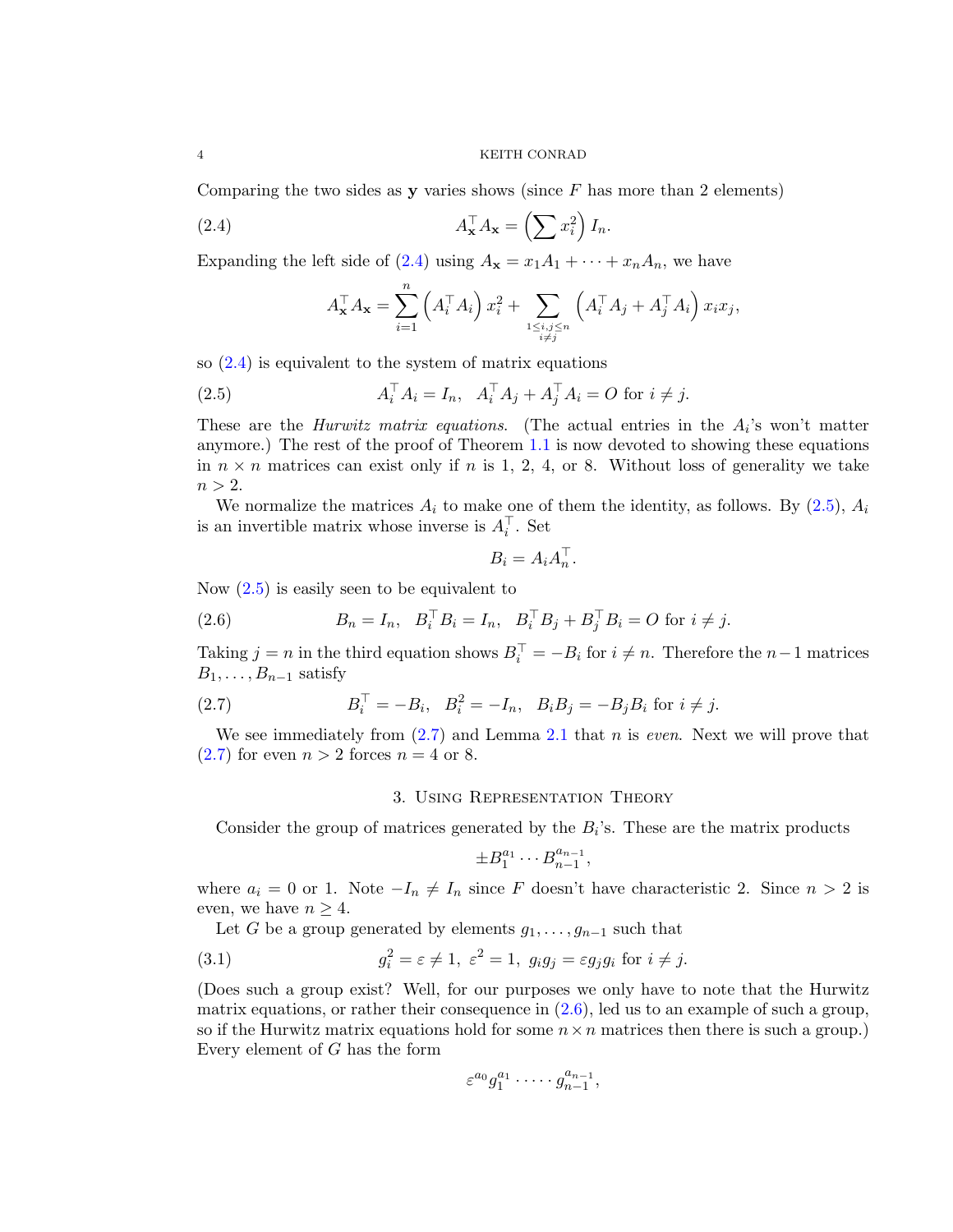where  $a_i = 0$  or 1. Also, if G exists then the subgroup  $\{g_1, \ldots, g_m\}$  for  $2 \le m \le n-2$  has the same formal properties [\(3.1\)](#page-3-5) as G, but with fewer generators. Note  $\varepsilon$  commutes with all the  $g_i$ 's, so  $\varepsilon \in Z(G)$ .

We now show the following four facts:

- (a)  $\#G = 2^n$ ,
- (b)  $[G, G] = \{1, \varepsilon\},\$
- (c) If  $q \notin Z(G)$ , then the conjuagcy class of g is  $\{q, \varepsilon q\},\$
- (d) The evenness of n implies  $Z(G)$  has four elements:

<span id="page-4-0"></span>
$$
Z(G) = \{1, \varepsilon, g_1 \cdots g_{n-1}, \varepsilon g_1 \cdots g_{n-1}\}.
$$

We will not need representation theory to do this.

(a) Certainly  $\#G \leq 2^n$ . We need to show that if

(3.2) 
$$
\varepsilon^{a_0} g_1^{a_1} \cdots g_{n-1}^{a_{n-1}} = 1,
$$

then all  $a_i$  are even (or simply equal 0 if we assume, as we can, that  $a_i = 0$  or 1).

Well, if  $n-1=2$  and  $(3.2)$  holds with  $a_2=1$  then  $g_2$  is in the group generated by  $\varepsilon$  and  $g_1$ , hence in the group generated by  $g_1$  since  $\varepsilon^2 = g_1$ . That implies  $g_2$  commutes with  $g_1$ , which is not the case. So  $a_2 = 0$  and  $\varepsilon^{a_0} g_1^{a_1} = 1$ . Since  $g_1$  has order 4, it doesn't lie in the 2 element group generated by  $\varepsilon$ , so  $a_1 = 0$ . Therefore  $a_0 = 0$ .

Now assume  $n-1 > 2$  and  $a_{n-1} = 1$ . Multiplying each side of [\(3.2\)](#page-4-0) by  $g_{n-1}$  on the right, we move  $g_{n-1}^2 = \varepsilon$  over to the  $\varepsilon$  term (since  $\varepsilon \in Z(G)$ ) and get

$$
\varepsilon^{a'_0} g_1^{a_1} \cdots g_{n-2}^{a_{n-2}} = 1,
$$

where  $a'_0 = 0$  or 1 since  $\varepsilon$  has order 2. Since the group generated by  $\varepsilon, g_1, \ldots, g_{n-2}$  has the same formal properties as  $G$ , we see by induction that

$$
a_1=\cdots=a_{n-2}=0.
$$

Thus  $\varepsilon^{a'_0}g_{n-1} = 1$ , so  $g_{n-1} \in \{1, \varepsilon\}$ , a contradiction.

(b) Since  $n-1 \geq 2$ , [\(3.1\)](#page-3-5) gives  $g_1g_2g_1^{-1}g_2^{-1} = \varepsilon$ , so  $\varepsilon$  lies in [G, G]. Since  $\varepsilon \in Z(G)$ , the group  $G/\{1,\varepsilon\}$  is abelian by the defining properties of G, so  $[G,G] = \{1,\varepsilon\}.$ 

(c) This is obvious from b.

(d) An element g of G lies in the center if and only if  $gg_i = g_i g$  for all i. Write

$$
g = \varepsilon^{a_0} g_1^{a_1} \cdots g_{n-1}^{a_{n-1}},
$$

where  $a_i = 0$  or 1. Then (using  $g_i g_j g_i^{-1} = \varepsilon g_j$ )

$$
gg_i = g_i g \iff \varepsilon^{a_0} g_1^{a_1} \cdots g_{n-1}^{a_{n-1}} = g_i \varepsilon^{a_0} g_1^{a_1} \cdots g_{n-1}^{a_{n-1}} g_i^{-1}
$$
  

$$
\iff \varepsilon^{a_0} g_1^{a_1} \cdots g_{n-1}^{a_{n-1}} = \varepsilon \int_{j \neq i}^{a_0 + \sum_{j=1}^{n-1} a_j} g_1^{a_1} \cdots g_{n-1}^{a_{n-1}}.
$$

Since  $\varepsilon$  has order 2, we see

$$
g \in Z(G) \Longleftrightarrow \sum_{\substack{j=1 \\ j \neq i}}^{n-1} a_j \equiv 0 \mod 2 \text{ for all } i.
$$